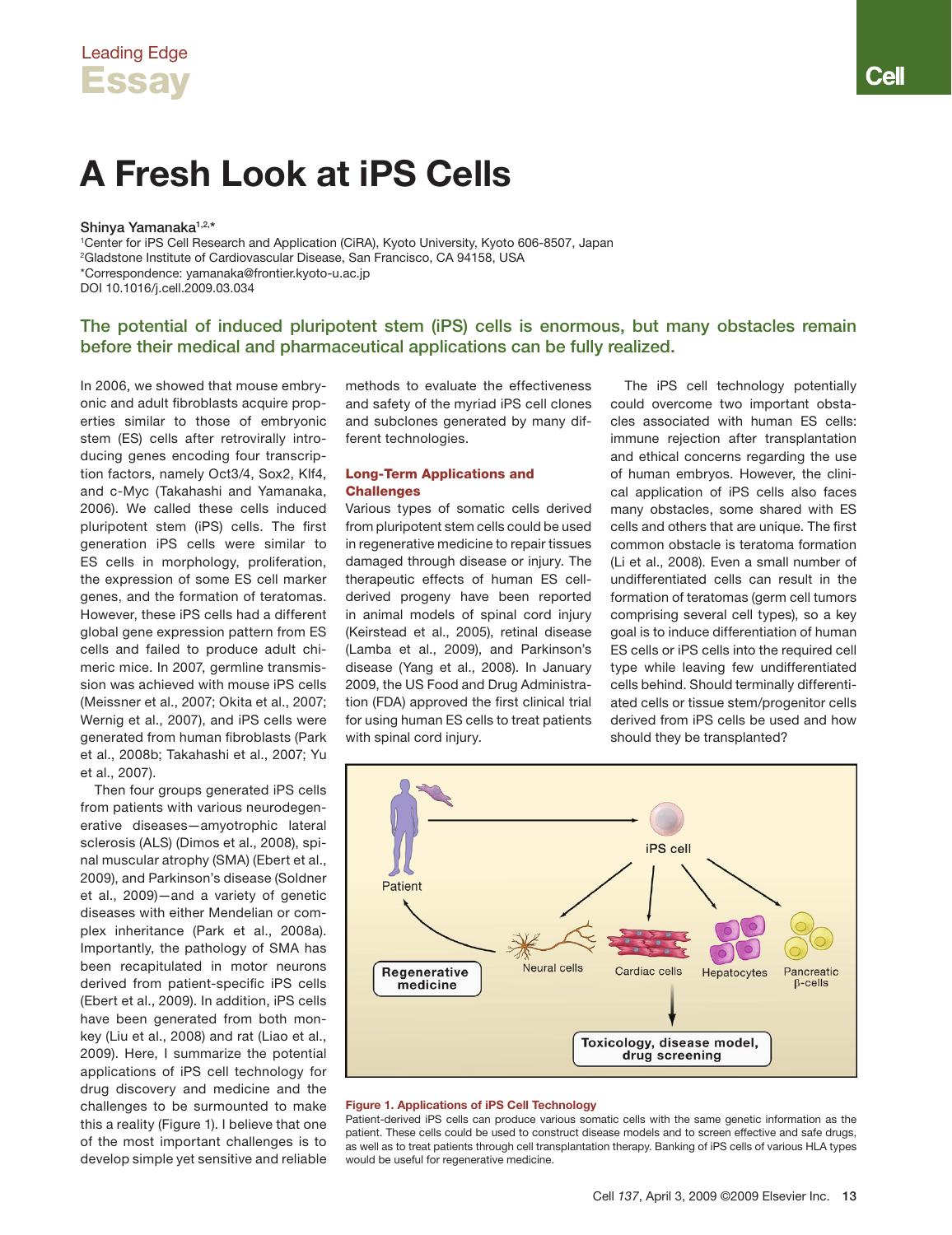

#### Figure 2. Old and New Ways to Generate iPS Cells

Regardless of methodology, direct reprogramming could result in fully reprogrammed iPS cells that are comparable to ES cells, partially reprogrammed iPS cells that can self-renew and differentiate into certain cell lineages, or aberrantly reprogrammed cells that self-renew but are refractory to differentiation.

There are also unique hurdles to overcome before iPS cells can be used in the clinic, primarily related to the forced reprogramming of somatic cells. We still do not know for each iPS cell clone whether nuclear reprogramming is complete (Figure 2). Aberrant reprogramming may result in an impaired ability to differentiate and may increase the risk of immature teratoma formation after directed differentiation. Notably, abnormal expression of a single gene (such as *Nat1*, *Grb2*, *Apc*, or *Nanog*) renders ES cells refractory to differentiation (Yamanaka et al., 2000). Thus, incomplete reprogramming of somatic cells to iPS cells could result in impaired differentiation of iPS cells into the required cell type.

Another key issue is the presence of transgenes in iPS cells. Most iPS cells are generated by transduction of somatic cells with retroviruses or lentiviruses carrying transgenes, which are integrated into the host cell genome. Transgenes are largely silenced in iPS cells, but the reactivation of such transgenes (especially the transgene encoding c-Myc) could lead to tumorigenesis (Okita et al., 2007). Leaky expression of these transgenes may also inhibit complete iPS cell differentiation and maturation, leading to a greater risk of immature teratoma formation.

# Short-Term Applications and **Challenges**

A short-term goal is to use iPS cell technology for drug or toxicology screens in vitro and for creating disease models in culture (Figure 1). Liver cells (hepatocytes) generated from iPS cells derived from individuals with different cytochrome p450 enzymes would be of value for predicting the liver toxicity of new drugs. The disorder long QT syndrome (LQTS) is caused by mutations in genes involved in generating cardiac action potentials resulting in lethal arrhythmias. LQTS can also be induced by certain drugs in sensitive individuals. By generating beating cardiac myocytes from iPS cells derived from these sensitive individuals, candidate drugs could be tested in vitro.

Generating in vitro disease models using iPS cell technology will be useful not only for drug screening but also for elucidating mechanisms of disease pathogenesis. A small fraction of patients with the familial form of the neurodegenerative disease ALS carry mutations in the *SOD* gene, and transgenic mice carrying the mutant human *SOD* gene can be used to study ALS pathogenesis. Recently, Dimos et al. (2008) generated iPS cells from a patient suffering from familial ALS and derived motor neurons from the iPS cells, providing an unprecedented in vitro resource for elucidating why motor neurons die in ALS patients. Park et al. (2008a) have generated iPS cells from patients with ten different diseases including Parkinson's disease and juvenile diabetes, and Ebert et al. (2009) have done the same for SMA patients. An important challenge is how to recapitulate disease in cells derived from patient-specific iPS cells. In genetically inherited diseases

with high genetic penetrance and early onset, specific pathologies may be easier to model. Indeed, motor neurons generated from iPS cells derived from an SMA patient exhibit selective deficits compared to those generated from iPS cells derived from the patient's healthy mother. But in many neurodegenerative diseases such as ALS, it takes years for symptoms to develop. We need to find ways to facilitate disease pathogenesis in patient-specific iPS cells and to mimic epigenetic changes caused by aging and the environment. Some kind of stimulation, such as oxidative stress or UV irradiation, may be required.

Another important issue is that many diseases may be cell non-autonomous, that is attributable to more than one cell type. For example, motor neurons alone derived from ALS patient-specific iPS cells may not be able to reconstitute full disease pathogenesis as they may need to interact with glial cells (Di Giorgio et al., 2007). Thus, multiple cell types may need to be generated from patient-specific iPS cells. Alternatively, motor neurons derived from ALS patient-specific iPS cells may need to be transplanted into mice to generate an effective disease model.

#### Predictions for the Future

The potential of iPS cell technology is enormous, but this technology is still in its infancy. To realize the full application of iPS cells, it will be essential to improve the methodologies for iPS cell generation and to precisely evaluate each clone and subclone of iPS cells for their safety and efficacy. Here, I discuss emerging technologies for direct reprogramming of somatic cells to iPS cells (Figure 2).

### *From 24 to Zero?*

How many genes are required to make iPS cells? The first iPS cell lines were generated by cotransduction with viruses expressing 24 different factors (Takahashi and Yamanaka, 2006). Subsequent experiments narrowed the required factors down to four: Oct3/4, Sox2, Klf4, and c-Myc (Takahashi and Yamanaka, 2006), with Oct3/4 proving to be the most important. The expression of Oct3/4 is highly specific for pluripotent stem cells, whereas the other three factors are expressed in other cells (Sox2 in neural stem and progeni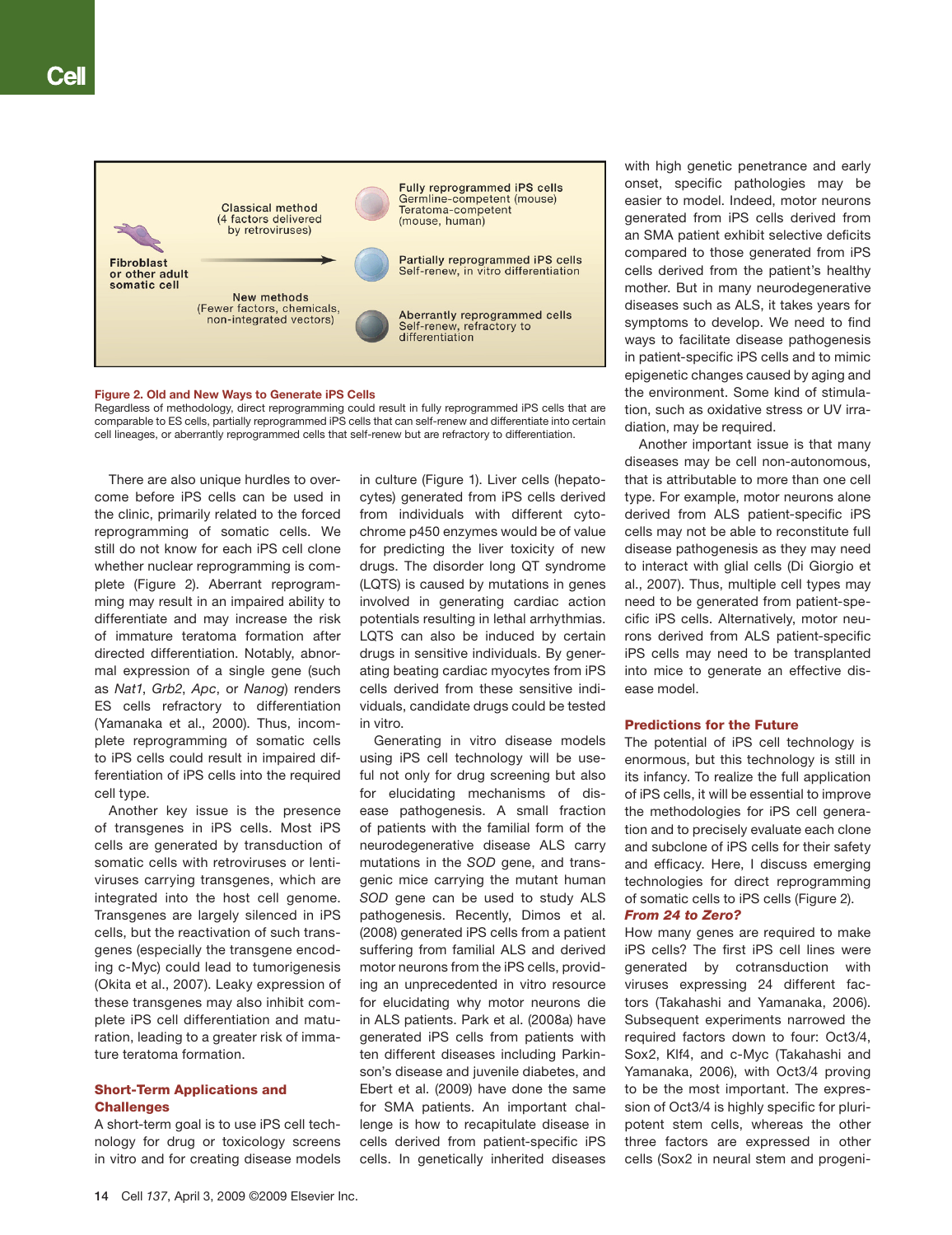tor cells; Klf4 in skin, stomach, intestine, and skeletal muscle; c-Myc is ubiquitously expressed). In addition, Oct3/4 cannot be replaced by other Oct family members (Oct1 or Oct6) to generate iPS cells (Nakagawa et al., 2008). In contrast, Sox2 can be replaced by Sox1, Klf4 by Klf2 or Klf5, and c-Myc by N-Myc or L-Myc. Oct3/4 is absolutely required for the maintenance of ES cell pluripotency (Niwa et al., 2000). Inactivation of Sox2 leads to ES cell differentiation, but the forced expression of Oct3/4 rescues this phenotype (Masui et al., 2007). Mice lacking either Klf4 or c-Myc survive to birth, indicating that other factors compensate to maintain pluripotency. These findings argue that Sox2, Klf4, and c-Myc are not fundamentally required for iPS cell generation.

Kim et al. (2009) have generated iPS cells from adult mouse neural stem cells using Oct3/4 alone. They expressed Oct3/4 in the neural stem cells and obtained three iPS cell clones, with two clones yielding adult chimeric mice, albeit with a low contribution from iPS cells judging by the coat color. Further studies are required to determine whether iPS cells can be generated from other mouse cells and human cells using Oct3/4 alone.

#### *Virus? Plasmid? Small Molecule?*

Which reprogramming method is the most appropriate for future clinical application? Many groups have generated mouse or human iPS cells using either retroviruses or lentiviruses. Established iPS cells contain multiple viral integration sites in their genomes. During iPS cell generation, integrated proviruses are silenced and in turn the endogenous genes encoding the four factors are activated. The use of retroviruses or lentiviruses raises safety issues for iPS cells generated in this way. Viral integration often takes place within endogenous genes and can result in gene activation. When patients with X-linked severe combined immunodeficiency were treated with gene therapy using retroviruses, activation of the proto-oncogene *LMO2* resulted in leukemia (Hacein-Bey-Abina et al., 2003). However, in iPS cell clones, viral integration sites can be determined by inverse PCR enabling exclusion of clones showing dangerous retroviral integration. Each iPS cell clone may have

up to 40 retroviral integration sites, but these sites could be identified efficiently by whole-genome sequencing highthroughput methods.

Another possible obstacle to using retroviruses and lentiviruses is transgene reactivation. Indeed, reactivation of *c-Myc* carried by a retrovirus resulted in tumor formation in ~50% of chimeric mice generated from iPS cells (Okita et al., 2007). Although iPS cells can be generated without *c-Myc* (Nakagawa et al., 2008; Wernig et al., 2008), reactivation of the other three reprogramming factors also may cause tumors. Furthermore, the sustained expression of transgenes might suppress the differentiation of iPS cells, resulting in a higher propensity to produce teratomas when transplanted into patients.

Two groups have shown that it may be feasible to induce iPS cells without viral integration. Stadtfeld et al. (2008b) generated iPS cells from mouse hepatocytes using adenoviruses carrying the four reprogramming factors. In an independent study, our group generated iPS cells from mouse embryonic fibroblasts using plasmids (Okita et al., 2008). We used 2A self-cleavage sequences to express Oct3/4, Sox2, and Klf4 in a single expression vector. The repeated transfection of mouse embryonic fibroblasts with this plasmid and another carrying *c-Myc* cDNA enabled generation of iPS cells. Many of these plasmid-generated iPS cells did not show integration into the host genome by either PCR or Southern blotting. More recently, iPS cells have been generated by genomic integration of the four reprogramming factors using plasmids (Kaji et al., 2009), lentiviruses (Soldner et al., 2009), or transposons (Woltjen et al., 2009), followed by transgene removal using Cremediated excision or re-expression of transposase. The efficiency of iPS cell generation using adenoviruses or plasmids is extremely low.

Another way to avoid viral integration is to generate iPS cells using chemicals or small molecules. Several groups have already identified chemicals that can replace one or two reprogramming factors during iPS cell generation (Huangfu et al., 2008; Shi et al., 2008). Considering the essential roles of Oct3/4, chemicals that robustly activate the endogenous

*Oct3*/*4* gene may be able to generate iPS cells. Even if iPS cells do not exhibit transgene integration, they may have other genetic alterations, such as integration of small plasmid fragments or chemically induced mutations. It may be necessary to sequence the whole genome of iPS cell clones using the next generation sequencing technologies in order to detect these genetic alterations.

# *Fibroblasts? Hepatocytes? Blood Cells?*

Which somatic cells are the best sources for iPS cells destined for clinical and pharmaceutical applications? In addition to fibroblasts, mouse iPS cells have been generated from bone marrow cells (Takahashi and Yamanaka, 2006), hepatocytes and gastric epithelial cells (Aoi et al., 2008), pancreatic cells (Stadtfeld et al., 2008a), neural stem cells (Kim et al., 2008; Silva et al., 2008), and B lymphocytes (Hanna et al., 2008). Human iPS cells have been generated from skin fibroblasts, keratinocytes (Aasen et al., 2008), and blood progenitor cells (Loh et al., 2009).

The first issue is to obtain somatic cells from donors simply and safely. Cells such as leukocytes meet this criterion as do epithelial cells from the oral mucosa. Generation of iPS cells from the follicle cells of a single human hair also has been reported (Aasen et al., 2008). Skin fibroblasts and keratinocytes can be obtained using a small skin biopsy, gastric epithelial cells by endoscopic biopsy, and bone marrow cells and hepatocytes by needle biopsy. Tissue can also be obtained when patients undergo surgery. Other sources include cell banks such as those for cord blood; it would be extremely useful if iPS cells could be generated from cord blood cells.

The second issue is that iPS cells from different origins may have different propensities to differentiate. Certain cell types may be better for complete reprogramming with a reduced risk of teratoma formation. It may be easier to generate pancreatic-β cells and hepatocytes from iPS cells derived from somatic cells of endodermal origin such as gastric epithelial cells. Notably, iPS cells derived from mouse hepatocytes (Aoi et al., 2008) or human keratinocytes (Aasen et al., 2008) have fewer retroviral integra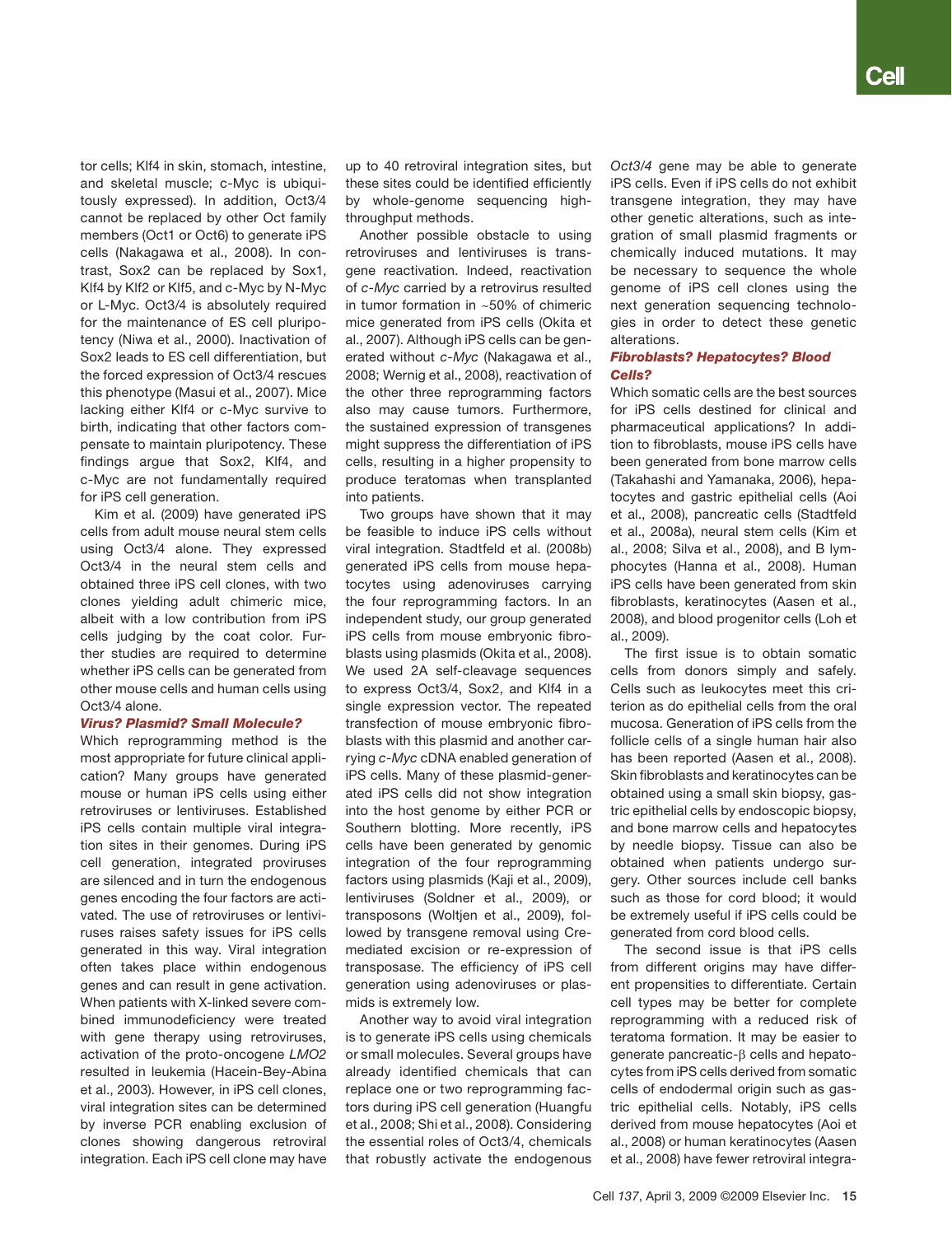tion sites than do iPS cells derived from fibroblasts. These cells may be a better source for iPS cell generation; iPS cells also have been generated from mouse hepatocytes using adenoviral vectors (Stadtfeld et al., 2008b).

# Induced Somatic Stem/Progenitor Cells?

The ability to form teratomas is a characteristic of pluripotent stem cells, including ES cells and iPS cells. Somatic stem cells, such as hematopoietic stem cells and mesenchymal stem cells, do not form teratomas. Therefore, if we could generate somatic stem or progenitor cells directly from fibroblasts or other types of somatic cells, it might alleviate the necessity of obtaining iPS cells and hence would remove the risk of teratoma formation. Given that only a few factors are required to make iPS cells, perhaps a few transcription factors and other proteins are all that are needed to generate somatic stem or progenitor cells. Alternatively, direct transdifferentiation of one adult somatic cell into another may be the ultimate goal. Zhou et al. (2008) identified three transcription factors (Ngn3, Pdx1, and Mafa) that reprogram differentiated adult mouse pancreatic exocrine cells into cells that resemble pancreatic-β cells in morphology, size, gene expression, and insulin secretion. These new technologies may replace current technologies for generating iPS cells and ES cells for use in regenerative medicine.

# Evaluation

It is extremely important that the same criteria be shared among different laboratories to evaluate technologies for iPS cell generation. The standard criterion to evaluate mouse ES cells is their ability to generate germline-competent adult mouse chimeras. Teratoma formation is considered the minimum requirement for evaluating human ES cell lines. Whether the same criteria should be used to evaluate iPS cells is controversial (Daley et al., 2009; Ellis et al., 2009). I would like to propose that two groups of technologies should be distinguished and evaluated using distinct criteria. With one group, the purpose is to recapitulate complete reprogramming of nuclear information, which is achieved by nuclear transfer or fusion with ES cells. In this case, resulting mouse stem cells should be competent for chimera formation and germline transmission. Human stem cells should form teratomas, like human ES cells. However, we note that teratoma formation does not guarantee full reprogramming as many mouse ES cell-like cell lines form teratomas but fail to produce germline chimeras. Currently, it is difficult to prove full reprogramming in human cells.

With the second group of technologies, the purpose is to produce useful stem or progenitor cells for drug discovery, toxicology, and regenerative medicine and to create disease models. In this case, the resulting cells do not have to be germline competent or even teratoma competent, as long as they can self-renew and produce useful progeny. Indeed, cells without the ability to form teratomas might be more useful and safer for regenerative medicine.

In both cases, new technologies should be evaluated by chimera formation and germline transmission (mouse) and teratoma formation (mouse and human) in addition to other standard criteria such as morphology, marker expression, gene expression, and in vitro differentiation. Scientists then have to clarify whether their new technology induces full reprogramming or partial reprogramming that yields useful stem or progenitor cells. Initial publications reporting full reprogramming should be followed up by long-term observations of chimeric mice and their progeny to evaluate the safety of the technology. For partial reprogramming, examining germline transmission and teratoma formation may not be an absolute requirement for initial publication but should be examined and reported to the community later as a sound scientific practice.

A key advantage of iPS cell technology is its simplicity: iPS cells can be generated in any laboratory using standard techniques and equipment. Each experiment generates many iPS cell clones (an advantage over many other stem cell technologies), although the best iPS cell clones need to be selected from numerous candidates. In mice, reporter systems using ES cell-specific genes, such as *Oct3*/*4* and *Nanog*, are useful for detecting germline-competent clones

(Meissner et al., 2007; Okita et al., 2007; Wernig et al., 2007); similar reporter systems may be needed for human cells. However, we do see a substantial difference even among clones selected using reporter systems. To realize the full application of iPS cells we have to develop technologies that enable selection of the best clones.

When evaluating cells, we should realize that iPS cells are not uniform even within each clone. After retroviral integration, it takes more than 10 days before full reprogramming is achieved. A single transduced progenitor cell undergoes multiple cell divisions during this initial period, and progeny cells may be different in their reprogramming status despite the same origin. Even if only a few cells are aberrantly reprogrammed and refractory to differentiation, those cells could result in immature teratoma formation after transplantation to patients. It will be essential to develop methods to detect and remove such aberrantly reprogrammed cell populations within good clones.

#### **Conclusions**

Over the next few years, I believe we will see many advances in the realization of in vitro applications of iPS cell technology. But we cannot be too careful when it comes to applying iPS cell technology to regenerative medicine. Any iPS cells generated by any method from any cell source will have to go through vigorous examination to confirm their safety prior to clinical application. The general view is that the fewer reprogramming factors used, the safer will be the resulting iPS cells. But is it that simple? It may be difficult to achieve complete reprogramming with a smaller number of factors. Indeed, aberrant reprogramming may render iPS cells refractory to differentiation and thereby increase the risk of immature teratoma formation after directed differentiation and transplantation into patients. Even if only a small portion of cells within each iPS cell clone shows impaired differentiation, then those cells might be sufficient to produce immature teratomas. We must establish ways to precisely evaluate each iPS cell clone and to select appropriate subclones prior to clinical application.